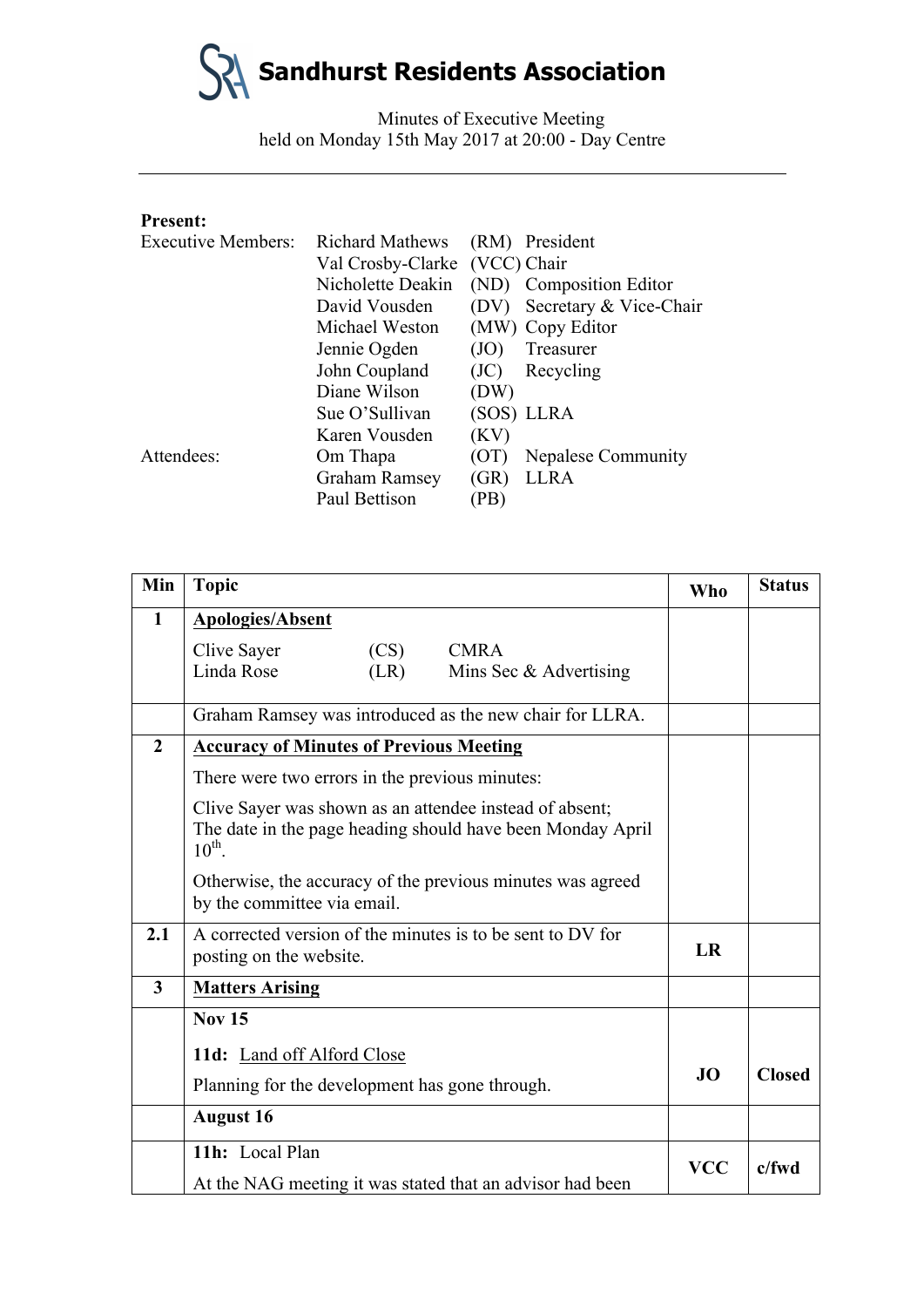| Min | <b>Topic</b>                                                                                                                                                                                                                                                                                                                                                                                                                                                                                                                                                                                                  | Who        | <b>Status</b> |
|-----|---------------------------------------------------------------------------------------------------------------------------------------------------------------------------------------------------------------------------------------------------------------------------------------------------------------------------------------------------------------------------------------------------------------------------------------------------------------------------------------------------------------------------------------------------------------------------------------------------------------|------------|---------------|
|     | appointed and a walk-about will be done in May.                                                                                                                                                                                                                                                                                                                                                                                                                                                                                                                                                               |            |               |
|     | 11j: Library<br>The volunteer co-ordinator has been concentrating on setting<br>up the 'back room' processes up to now which is why it has<br>been a bit quiet.<br>There are plans to have the library open at lunchtimes<br>(currently it closes between 1 and 2) and so Helen is looking<br>for volunteers to man the desk and phones between 12 and 2,<br>so that the staff can stagger their lunchtimes. There will<br>always be a staff member around with the volunteer.<br>There is a volunteering form available from the library desk,<br>which can be competed with availability days and<br>times. | LR         | $c$ /fwd      |
|     | September 15                                                                                                                                                                                                                                                                                                                                                                                                                                                                                                                                                                                                  |            |               |
|     | 11a: Nepalese Community Education<br>The Nepalese community continues the meeting at the Baptist<br>Church, which is well attended.                                                                                                                                                                                                                                                                                                                                                                                                                                                                           | <b>SOS</b> | $c$ /fwd      |
|     | November 16                                                                                                                                                                                                                                                                                                                                                                                                                                                                                                                                                                                                   |            |               |
|     | 11a: Rackstraws Farm Sign                                                                                                                                                                                                                                                                                                                                                                                                                                                                                                                                                                                     |            |               |
|     | Michael Brossard is in contact with the management of<br>Rackstraws and is pushing the case for reinstatement of the<br>sign.                                                                                                                                                                                                                                                                                                                                                                                                                                                                                 | <b>RM</b>  | $c$ /fwd      |
|     | <b>January 17</b>                                                                                                                                                                                                                                                                                                                                                                                                                                                                                                                                                                                             |            |               |
|     | 11b: Insurance policy<br>The search for a new policy will continue during 2017.                                                                                                                                                                                                                                                                                                                                                                                                                                                                                                                               | <b>DV</b>  | $c$ /fwd      |
|     | 11g: OOH<br>At a meeting between the CCG, SRA, and Healthwatch, CCG<br>accepted that there has been a lack of communication and no<br>decision has yet been made. Updates from the various parties<br>have been promised when any decisions are made.                                                                                                                                                                                                                                                                                                                                                         | <b>DV</b>  | $c$ /fwd      |
|     | <b>February 17</b>                                                                                                                                                                                                                                                                                                                                                                                                                                                                                                                                                                                            |            |               |
|     | 11b: AGM Speaker<br>Inspector John Donachy, of the Neighbourhood Policing<br>Team, will attend and speak.                                                                                                                                                                                                                                                                                                                                                                                                                                                                                                     | <b>VCC</b> | <b>Closed</b> |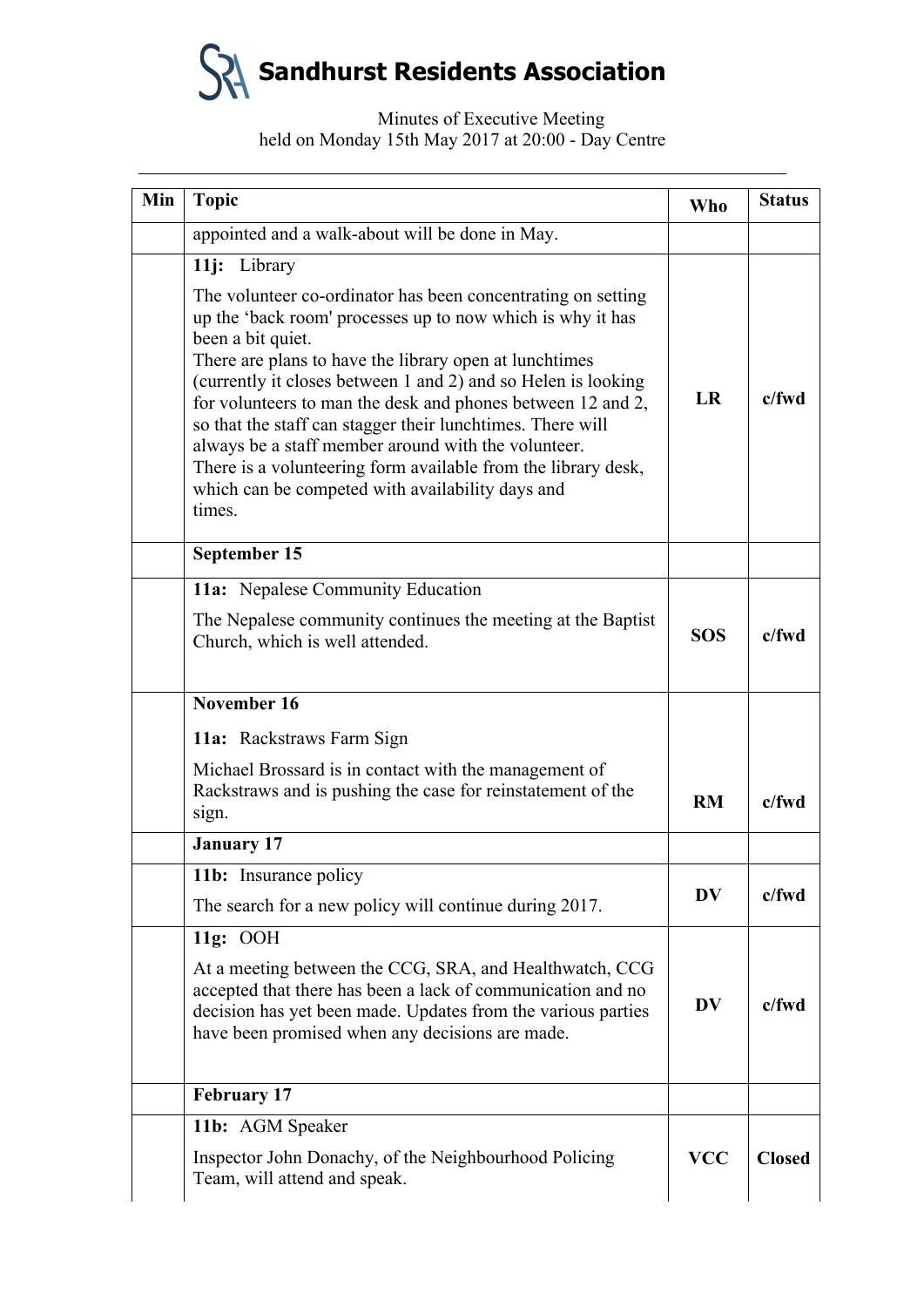| Min | <b>Topic</b>                                                                                                                                                                                                                                                                                                                                                                                                                                                                                                                                                                                                                                                                                                                                                                       | <b>Who</b> | <b>Status</b> |
|-----|------------------------------------------------------------------------------------------------------------------------------------------------------------------------------------------------------------------------------------------------------------------------------------------------------------------------------------------------------------------------------------------------------------------------------------------------------------------------------------------------------------------------------------------------------------------------------------------------------------------------------------------------------------------------------------------------------------------------------------------------------------------------------------|------------|---------------|
|     | 11e: Parking<br>An article was to be written about the dangers and<br>inconvenience of inconsiderate parking in the area close to<br>road junctions and to point out the legal restrictions.                                                                                                                                                                                                                                                                                                                                                                                                                                                                                                                                                                                       | <b>MW</b>  | c/fwd         |
|     | 11f: Policing<br>There are 3 PCSOs allocated to Sandhurst but they will be<br>based in Wokingham. The availability of transport between<br>Wokingham and Sandhurst is not resolved.                                                                                                                                                                                                                                                                                                                                                                                                                                                                                                                                                                                                | <b>VCC</b> | <b>Closed</b> |
|     | March 17                                                                                                                                                                                                                                                                                                                                                                                                                                                                                                                                                                                                                                                                                                                                                                           |            |               |
|     | Redz and Phoenix Performing Arts Group<br>$5b$ :<br>This is a group based at The Spot and has an opportunity for<br>its performers to attend a festival being held at Bracknell's<br>twin town, Leverkusen in October. They are using various<br>methods to raise funds and have asked if a donation is<br>possible. A concern was expressed that we could be<br>sponsoring children from outside the Sandhurst area and that<br>we had not been given a clear idea of total costs and how<br>much has already been raised. These questions were raised<br>and, as there are four Sandhurst residents involved in the trip,<br>and donation of £400 was agreed, with a request for pictures<br>and an article for the magazine.<br>Proposed: DW Seconded: MW. Carried unanimously. | JO         | c/fwd         |
|     | 6a: ND said that she would be resigning from the job of<br>magazine editor as soon as a replacement has been found. She<br>has enjoyed the job over the last 5 years and would like to<br>continue as a committee member. An advert for a replacement<br>has been drawn up for and will be placed in the next<br>magazine.                                                                                                                                                                                                                                                                                                                                                                                                                                                         | <b>MW</b>  | <b>Closed</b> |
|     | Website<br>7a:<br>The Background colours have been changed and the last<br>Liaison meeting minutes added.<br>Recycling information is to be added and an update on the<br>OOH provision. DW will be trained to maintain the site.                                                                                                                                                                                                                                                                                                                                                                                                                                                                                                                                                  | <b>DV</b>  | $c$ /fwd      |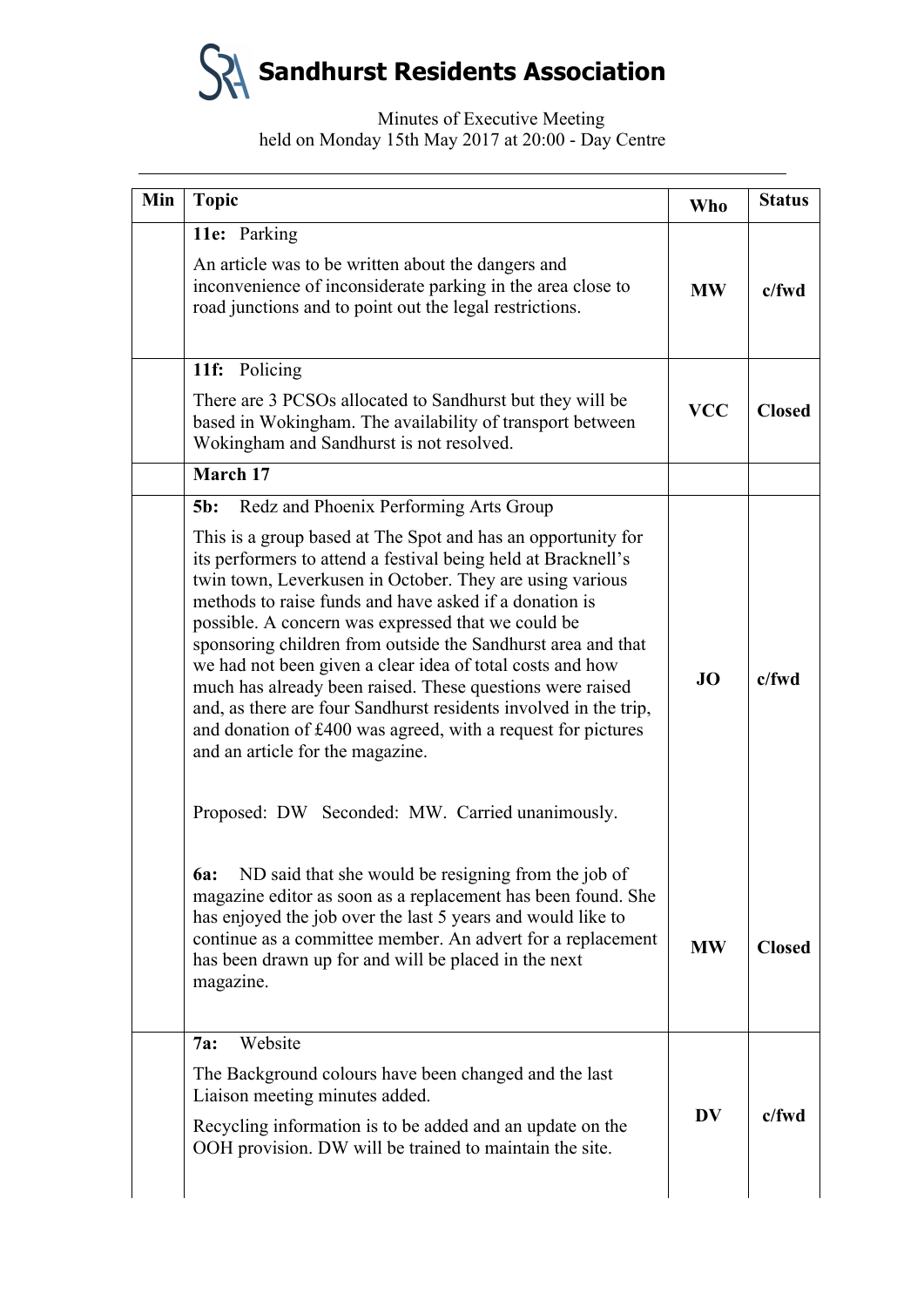| Min | <b>Topic</b>                                                                                                                                                                                                                                                                                                                                                                 | <b>Who</b> | <b>Status</b> |
|-----|------------------------------------------------------------------------------------------------------------------------------------------------------------------------------------------------------------------------------------------------------------------------------------------------------------------------------------------------------------------------------|------------|---------------|
|     | 11a: Sandhurst Gardening Club                                                                                                                                                                                                                                                                                                                                                |            |               |
|     | The Gardening Club are experiencing severe problems with<br>booking dates for meetings and shows. The issue was raised at<br>the Liaison Meeting, on 11 <sup>th</sup> April. It appears that the noise<br>from the kitchen in the preparation of food while meetings<br>were held in the adjoining room was a problem. The present<br>diary method of booking will continue. | <b>RM</b>  | <b>Closed</b> |
|     | April 17                                                                                                                                                                                                                                                                                                                                                                     |            |               |
|     | 11a: Road Works                                                                                                                                                                                                                                                                                                                                                              |            |               |
|     | An article for the magazine about the reasons for the long-<br>term road works and diversions affecting Owlsmoor Road,<br>Yeovil Road, College Road, and Branksome Hill Road has<br>been included for the June edition.                                                                                                                                                      | <b>MW</b>  | <b>Closed</b> |
|     | 11b: Boots                                                                                                                                                                                                                                                                                                                                                                   |            |               |
|     | The service at Boots chemist by the Sandhurst surgery seems<br>to have declined again with multiple visits being required to<br>pick up prescribed medication. The manager says that the<br>service has now improved and will continue to be monitored.<br>SO still has issues with stock availability of ordinary drugs.                                                    |            | <b>Closed</b> |
|     | 11c: The officers of the SRA (Chair, Vice-Chair, Secretary,<br>Treasurer and Minutes Secretary) have agreed to stand next<br>year. The other committee members are also willing to serve<br>next year and will be recommended by the officers at the<br>AGM. A notice of the procedure for voting has been sent to<br>all for information.                                   | LR         | <b>Closed</b> |
| 4   | <b>Treasurer's Report</b>                                                                                                                                                                                                                                                                                                                                                    |            |               |
|     | <b>Current Account</b><br>£9,782.30<br>£25,413.14<br>Reserve Account<br><b>Total</b><br>£35,195.44                                                                                                                                                                                                                                                                           |            |               |
| 5   | <b>Donations</b>                                                                                                                                                                                                                                                                                                                                                             |            |               |
|     | Donations to the value of £8,800 were made last year.                                                                                                                                                                                                                                                                                                                        |            |               |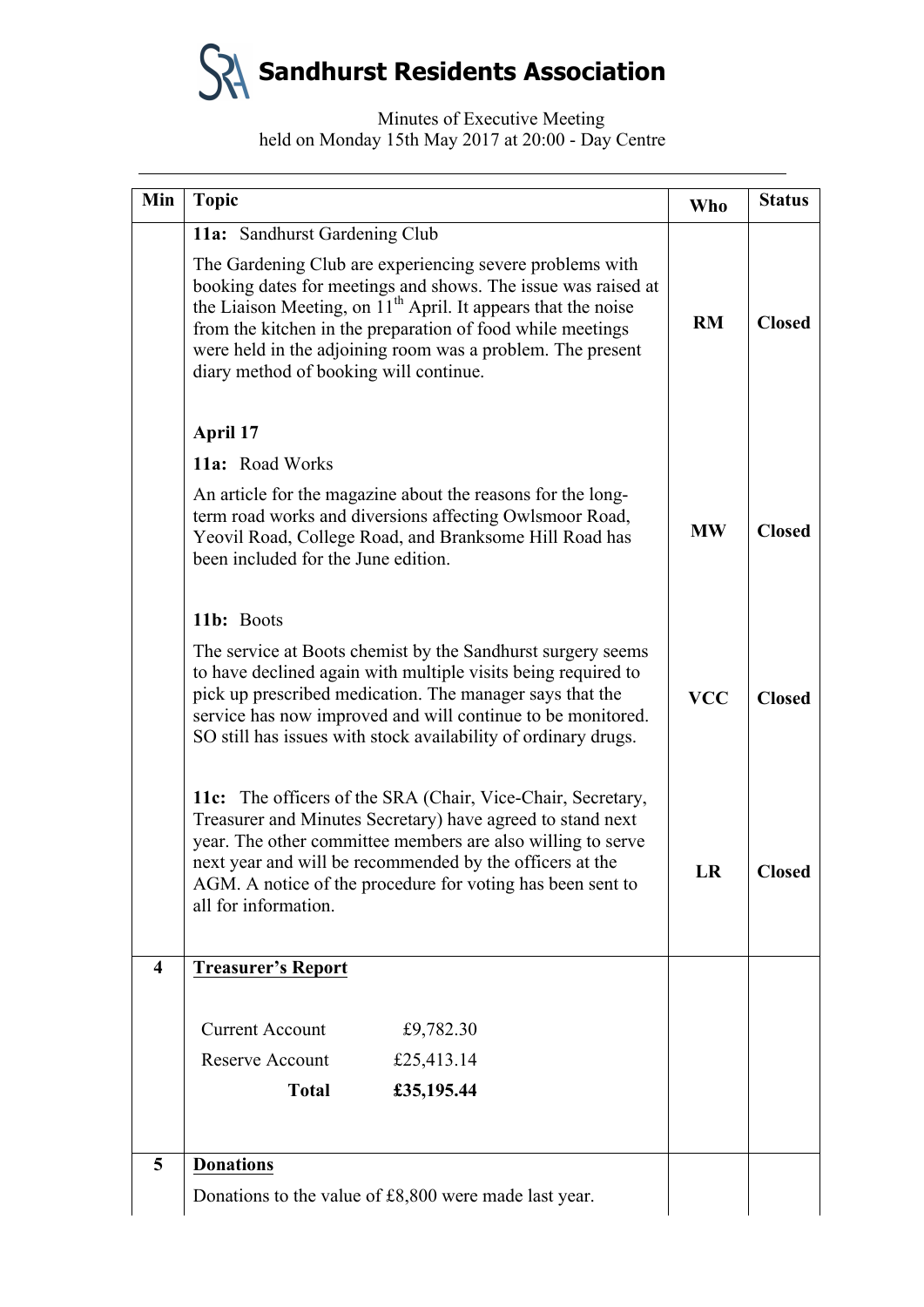| Min            | <b>Topic</b>                                                                                                                                                                                                                                                                                                                                                                                                                                                                                                                                                                                                                                                                                                                                                                                                                                                                                                                                                                                                                              | Who | <b>Status</b> |
|----------------|-------------------------------------------------------------------------------------------------------------------------------------------------------------------------------------------------------------------------------------------------------------------------------------------------------------------------------------------------------------------------------------------------------------------------------------------------------------------------------------------------------------------------------------------------------------------------------------------------------------------------------------------------------------------------------------------------------------------------------------------------------------------------------------------------------------------------------------------------------------------------------------------------------------------------------------------------------------------------------------------------------------------------------------------|-----|---------------|
| 6              | <b>Magazine</b>                                                                                                                                                                                                                                                                                                                                                                                                                                                                                                                                                                                                                                                                                                                                                                                                                                                                                                                                                                                                                           |     |               |
|                | The only school to send in an article was St. Michael's, who<br>won school of the year from BFC. Sacha Wilson, the Vice-<br>Chair of Governors, is providing the articles and seems very<br>keen. MW has written to other schools for material.                                                                                                                                                                                                                                                                                                                                                                                                                                                                                                                                                                                                                                                                                                                                                                                           |     |               |
| 6.1            | The advertising was a very prolonged process this month, I<br>suspect because of Easter and the number of annual renewals.<br>3 advertisers cancelled: Douthwaites, Lanson Travel, and Spot<br>On Fitness which was cancelled by me as I received no<br>payment or communication from my contact at all. (An<br>update: while on holiday I received an email from Spot on<br>Fitness who has been on maternity leave and wants the advert<br>reinstated for the next edition, which will be done.)<br>St Michaels has extended their advert to 1 page so that takes<br>up some of the spare space and money.<br>Heathlands will not advertise in the next two editions but are<br>likely to be back again next year.<br>We currently have 50 advertisements covering 22.75 pages.<br>I have 2 enquiries for new adverts for the September edition<br>but no commitment yet.<br>Income for the June edition was £9,296 - but I have yet to<br>reconcile that to the bank account, which will have to wait<br>until my return from holiday. | LR  |               |
| $\overline{7}$ | Website                                                                                                                                                                                                                                                                                                                                                                                                                                                                                                                                                                                                                                                                                                                                                                                                                                                                                                                                                                                                                                   |     |               |
| 7a             | The committee are asked to look at the site and make<br>suggestions for improvement and content.                                                                                                                                                                                                                                                                                                                                                                                                                                                                                                                                                                                                                                                                                                                                                                                                                                                                                                                                          | ALL | <b>Closed</b> |
| 8              | <b>Recycling</b>                                                                                                                                                                                                                                                                                                                                                                                                                                                                                                                                                                                                                                                                                                                                                                                                                                                                                                                                                                                                                          |     |               |
|                | Nothing to report                                                                                                                                                                                                                                                                                                                                                                                                                                                                                                                                                                                                                                                                                                                                                                                                                                                                                                                                                                                                                         |     |               |
| 9              | <b>Projects</b>                                                                                                                                                                                                                                                                                                                                                                                                                                                                                                                                                                                                                                                                                                                                                                                                                                                                                                                                                                                                                           |     |               |
|                | Nothing to report                                                                                                                                                                                                                                                                                                                                                                                                                                                                                                                                                                                                                                                                                                                                                                                                                                                                                                                                                                                                                         |     |               |
| 10             | Planning                                                                                                                                                                                                                                                                                                                                                                                                                                                                                                                                                                                                                                                                                                                                                                                                                                                                                                                                                                                                                                  |     |               |
|                | Nothing to report                                                                                                                                                                                                                                                                                                                                                                                                                                                                                                                                                                                                                                                                                                                                                                                                                                                                                                                                                                                                                         |     |               |
| 11             | <b>AOB</b>                                                                                                                                                                                                                                                                                                                                                                                                                                                                                                                                                                                                                                                                                                                                                                                                                                                                                                                                                                                                                                |     |               |
|                | PB was asked about news on food recycling. and reported that<br>BFC would like to have a weekly collection for food and<br>nappies so that the green bin collection could move to 3 or 4<br>weeks.                                                                                                                                                                                                                                                                                                                                                                                                                                                                                                                                                                                                                                                                                                                                                                                                                                        |     |               |
|                | Nappies get used for energy using a system call anaerobic<br>digestion and compost is produced. This used to be sold but<br>because impurities got into it that was stopped. The AD                                                                                                                                                                                                                                                                                                                                                                                                                                                                                                                                                                                                                                                                                                                                                                                                                                                       |     |               |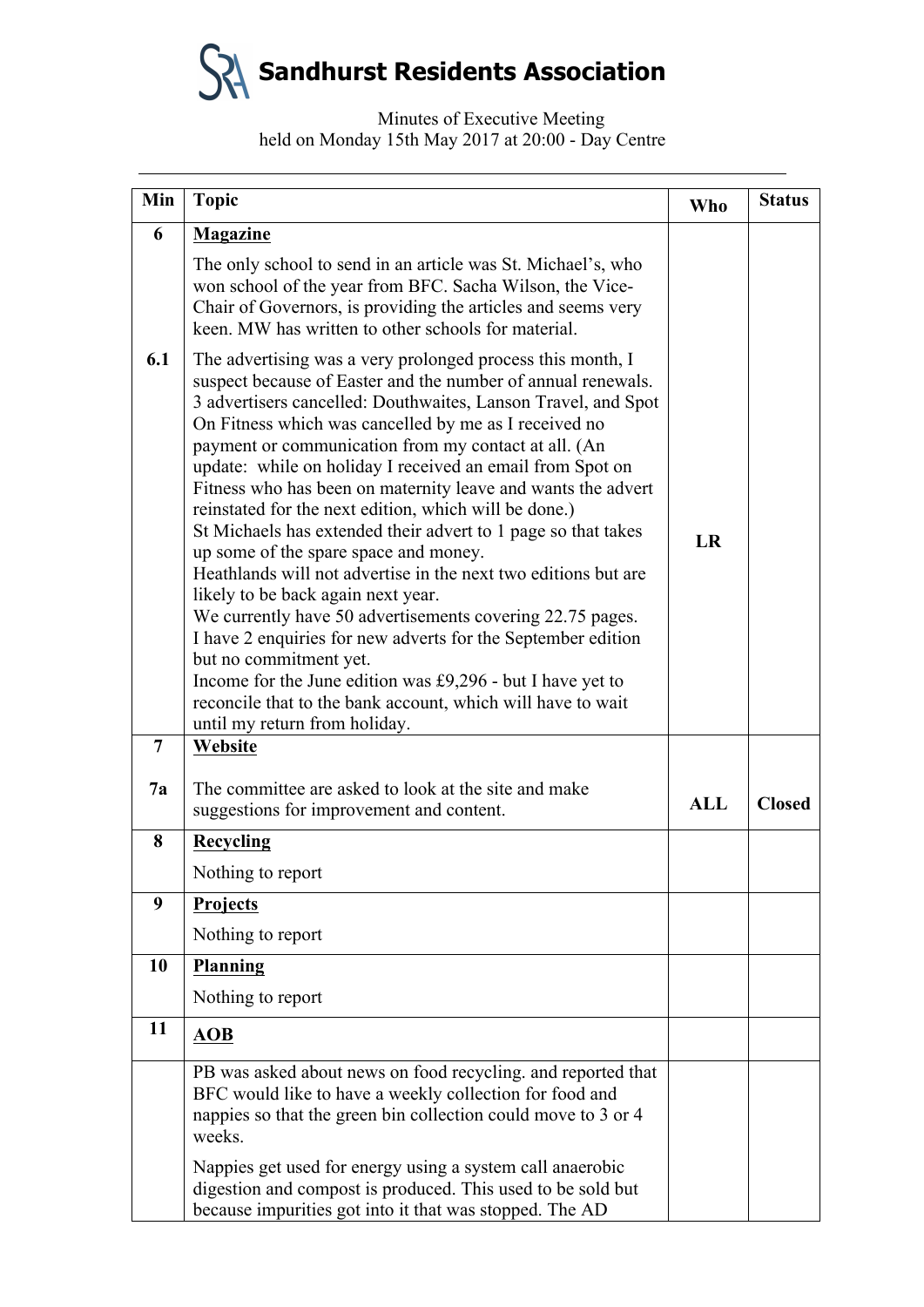| Min  | <b>Topic</b>                                                                                                                                                                                                                                                                                                                           | Who        | <b>Status</b> |
|------|----------------------------------------------------------------------------------------------------------------------------------------------------------------------------------------------------------------------------------------------------------------------------------------------------------------------------------------|------------|---------------|
|      | system uses induction coils to vaporise waste, including<br>medical sharps ad the end product can be compressed gas,<br>diesel fuel or distilled water.                                                                                                                                                                                |            |               |
|      | Current food waste is taken to an anaerobic digester out of the<br>area.                                                                                                                                                                                                                                                               |            |               |
|      | The issue with recycling plastics or glass is that EU<br>regulations state plastics must be made into plastics, glass into<br>glass, etc., so impurities cause great problems. The<br>government guidelines are that 50% recycling must be<br>achieved. BFC are currently on 41%.                                                      |            |               |
|      | The importance of the 1 and 2 in the recycling triangles on<br>plastics are not mentioned on the BFC website as many<br>residents would not be able to read them and only 20% of<br>recycling is rejected.                                                                                                                             |            |               |
|      | Other waste is burnt at the centre off the M25 providing<br>energy for Heathrow.                                                                                                                                                                                                                                                       |            |               |
|      | Longshot Lane is working well and good reports on staff<br>continue to be received. Government guidance on charges for<br>DIY waste is still awaited. Fly tipping is a problem but<br>camera evidence is used to convict culprits.                                                                                                     |            |               |
|      | Reassurance was sought that new road infrastructure would be<br>provided when the 900 new houses were built at the TRRL site,<br>with traffic around Bracknell and Sandhurst currently so bad. Pl<br>said that section 106 monies will be used were possible but it is<br>not possible to widen roads where there are existing houses. |            |               |
|      | The proposed improvements by Surrey County Council to the<br>Meadows roundabout are due to start in January and last for<br>twelve months, but there has been no contact with BFC, and<br>work cannot begin before consultations are held.                                                                                             |            |               |
| 11.1 | The visit to view Bracknell from 13 floors up is interesting and<br>PB will come back with some dates.                                                                                                                                                                                                                                 | <b>VCC</b> |               |
|      | An email from a resident in College Meadows concerning the<br>parking of vans on the estate had been received and has been<br>sent to John Manners, chairman of CMRA.                                                                                                                                                                  |            |               |
|      | The meeting closed at 9:15pm.                                                                                                                                                                                                                                                                                                          |            |               |